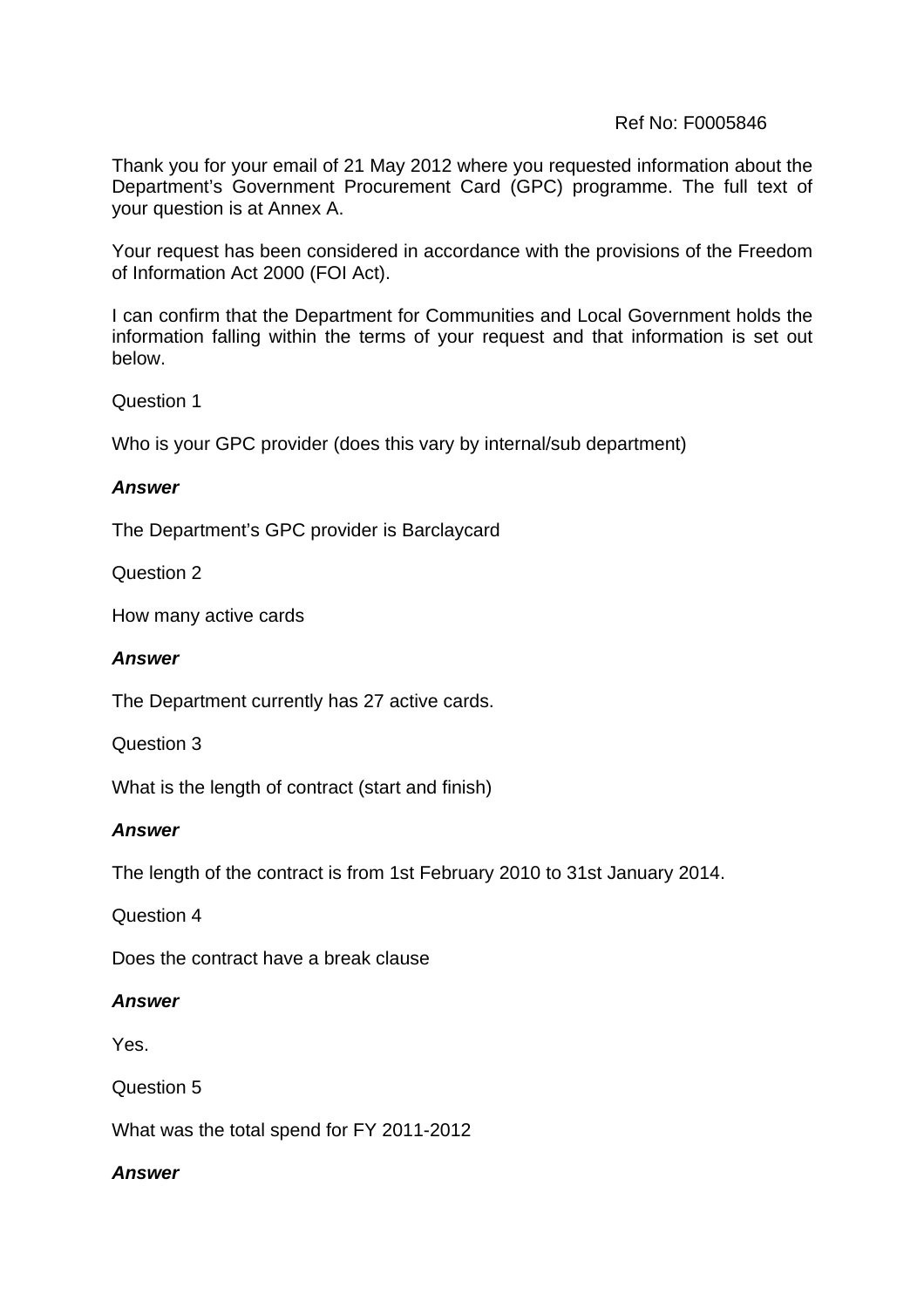The total spend for the central Department was £70,835 in 2011-12.

You might also like to know that the Department has released full details of expenditure with the GPC from 2006 until March 2011. That information can be found in the FOI Disclosure Log on the Department's web-site at:

[Government Procurement Card \(GPC\) - Corporate - Department for Communities](http://www.communities.gov.uk/corporate/foi/disclosure-log/disclosurelog2011/jul2011/gpc20062011)  [and Local Government](http://www.communities.gov.uk/corporate/foi/disclosure-log/disclosurelog2011/jul2011/gpc20062011)

Question 6

What is the forecasted spend for FY 2012-2013

### *Answer*

The Department is forecast to spend £42,029 in 2012-13.

### Question 7

What types of cards do you hold as part of your GPC programme (corporate, Lodge/BTA, purchasing, prepaid)

#### *Answer*

There are two types of GPC card in the Department's GPC Programme – the standard GPC card and the Corporate GPC card.

The Corporate GPC card is generally only available to members of Ministerial Group and staff with Business Continuity/Disaster Recovery responsibilities.

Standard GPC cardholders can use it to make business-related purchases of goods/services up to their transactional financial limits and their overall monthly limit.

The department currently has 27 cards, 9 corporate cards and 18 standard GPC.

#### Question 8

Do you have cards from different providers or are your cards all from the same provider

## *Answer*

All the cards are from the same provider - Barclaycard

Question 9

What was the total department spend?

## *Answer*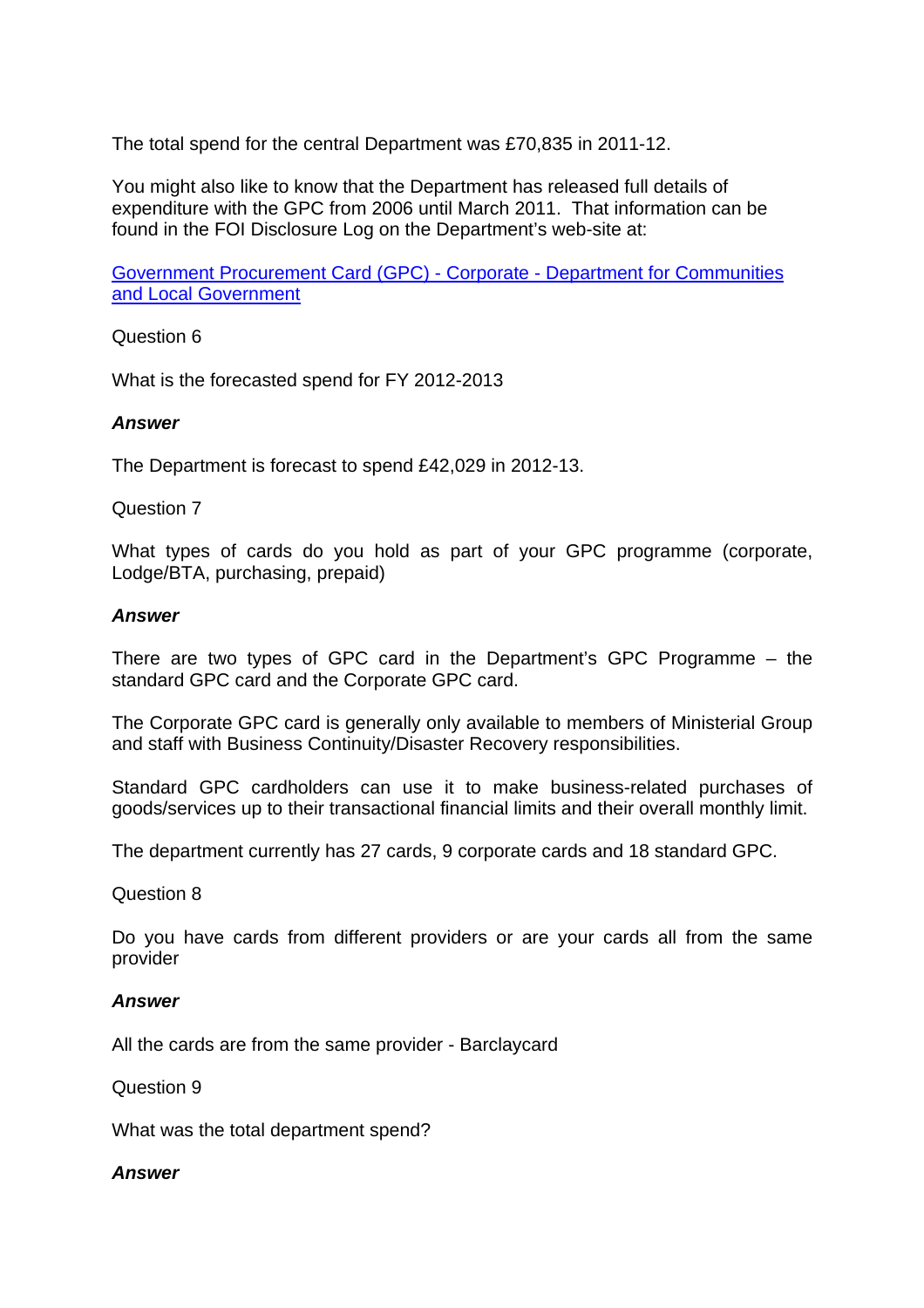As indicated in question 5

Question 10

What is the breakout of spend between travel/entertainment (purchases such as transportation, accommodation, restaurants and other travel related expenses) and all other spend?

## *Answer*

The table below gives a breakdown of the Department's spend on GPC for 2011-12

| Types of Expenditure                         | Total      |
|----------------------------------------------|------------|
| Auto rental                                  | £439.68    |
| <b>Automotive Fuel</b>                       | £108.01    |
| <b>Books and Periodicals</b>                 | £1,621.04  |
| <b>Building Materials</b>                    | £391.18    |
| <b>Building Services</b>                     | £1,091.32  |
| Cash*                                        | £360.00    |
| <b>Catering and Catering Supplies</b>        | £325.49    |
| Clubs/Associations/Organisations             | £1,739.66  |
| <b>Computer Equipment &amp; Services</b>     | £4,704.82  |
| <b>Estate and garden Services</b>            | £136.99    |
| <b>Freight and Storage</b>                   | £2,515.99  |
| <b>General Retail and Wholesale</b>          | £10,160.26 |
| <b>Hotels and accomodation</b>               | £4,448.92  |
| Leisure Activities                           | £358.00    |
| Mail and Courier Services                    | £661.20    |
| Mail Order / Direct Selling                  | £5,630.20  |
| <b>Medical Supplies and Services</b>         | £262.48    |
| Miscellaneous                                | £5.62      |
| Miscellaneous Industrial/Commercial Supplies | £5,049.57  |
| Office Stationery, equipment and supplies    | £7,853.07  |
| Personal Services**                          | £40.80     |
| <b>Print and advertising</b>                 | £2,678.69  |
| <b>Professional Services</b>                 | £3,609.45  |
| <b>Restaurants and Bars</b>                  | £608.24    |
| <b>Staff - Temporary Recruitment</b>         | £369.00    |
| <b>Statutory Bodies</b>                      | £3,000.09  |
| <b>Telecommunication Services</b>            | £3,646.32  |
| <b>Training and Educational</b>              | £3,687.90  |
| Travel - Air/Rail/Road                       | £4,925.10  |
| Utilities and Non Automotive Fuel            | £329.44    |
| Vehicles, servicing and spares               | £77.42     |
| <b>Grand Total</b>                           | £70,835.95 |

*Notes*